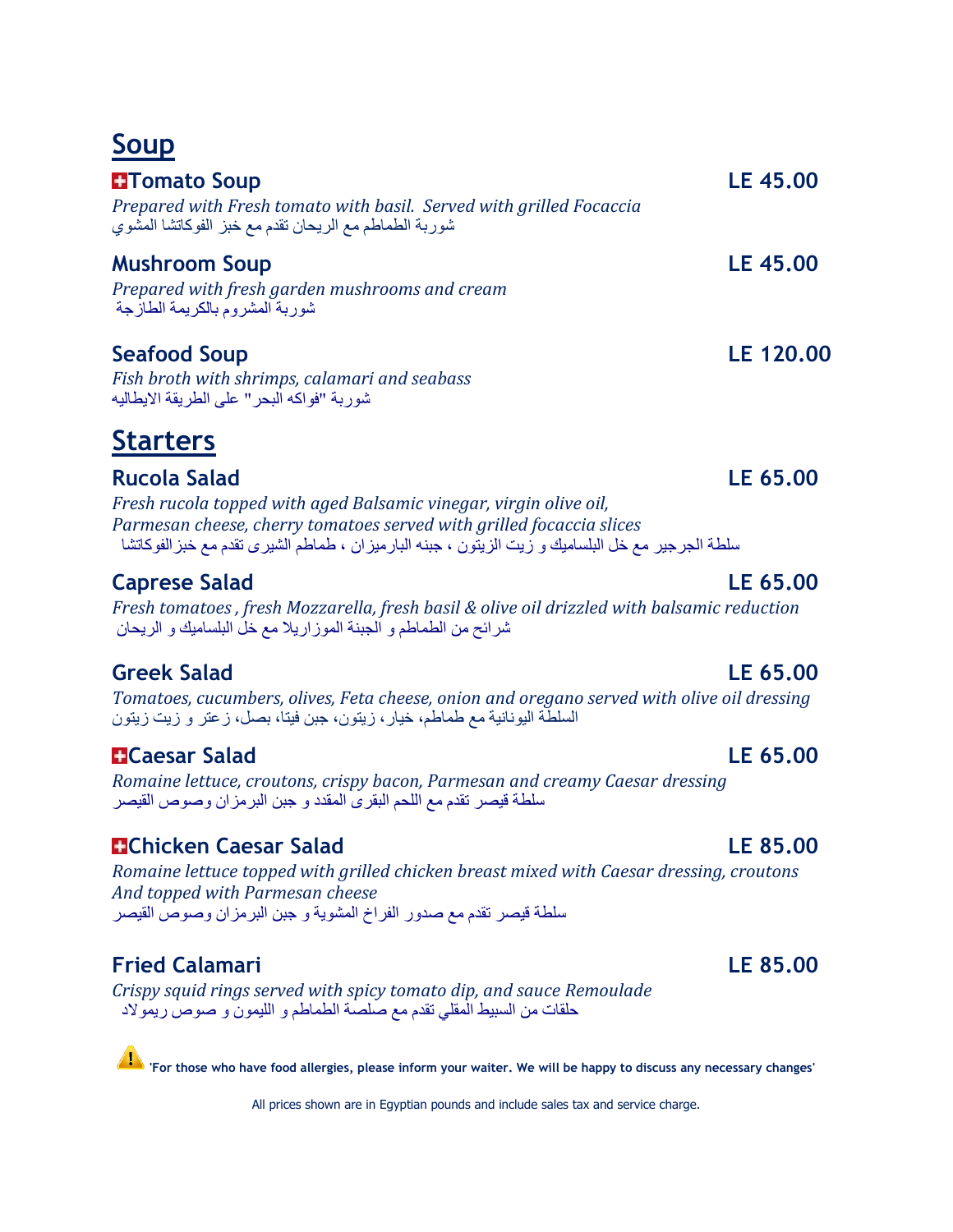## **Pasta**

| Spaghetti, Fettuccini, Penne or Farfalle<br>Served With a sauce of your choice<br>الاسباجتي ، فونتشيني ، بنا ، فرفالي نقدم مع صوص من اختيارك                            |                 |
|-------------------------------------------------------------------------------------------------------------------------------------------------------------------------|-----------------|
| <b>Fresh Tomato</b><br>Fresh tomato sauce and garlic.<br>صلصة الطماطم الطازجة                                                                                           | LE 65.00        |
| <b>Bolognese</b><br>A rich meat ragu.<br>صلصة اللحم البقرى المفروم                                                                                                      | <b>LE 85.00</b> |
| Arrabiata<br>A spicy tomato basil sauce.<br>صلصة الطماطم الحارة                                                                                                         | LE 65.00        |
| <b>Aglio olio</b><br>A chili sauce olive oil and garlic.<br>صلصة ثوم بزيت الفلفل الحار                                                                                  | LE 65.00        |
| Carbonara<br>Fresh cream, beef bacon and Parmesan.<br>الصوص الكريمة مع جبن البر مز ان                                                                                   | <b>LE 75.00</b> |
| Seafood<br>A rich tomato sauce mixed with seafood.<br>صوص الطماطم و فواكه البحر                                                                                         | LE 175.00       |
| <b>Farfalle al Salmone</b><br>Smoked salmon tossed with farfalle in a light creamy tomato sauce<br>شرائح من السلمون المدخن مع صلصة الطماطم الخفيفة                      | LE 145.00       |
| Risotto ai frutti di mare<br>Mixed fresh seafood, garlic, chili and olive oil in a light creamy sauce<br>تشكلية فوكه البحر مع الثوم و زيت الزيتون مع صوص الكريمة الخفيف | LE 175.00       |
| <b>Risotto funghi</b><br>Risotto with mushrooms, cream, and parmesan cheese<br>ريزوتو مع المشروم و كريمة و جبن البرمازان                                                | LE 85.00        |

**'For those who have food allergies, please inform your waiter. We will be happy to discuss any necessary changes'**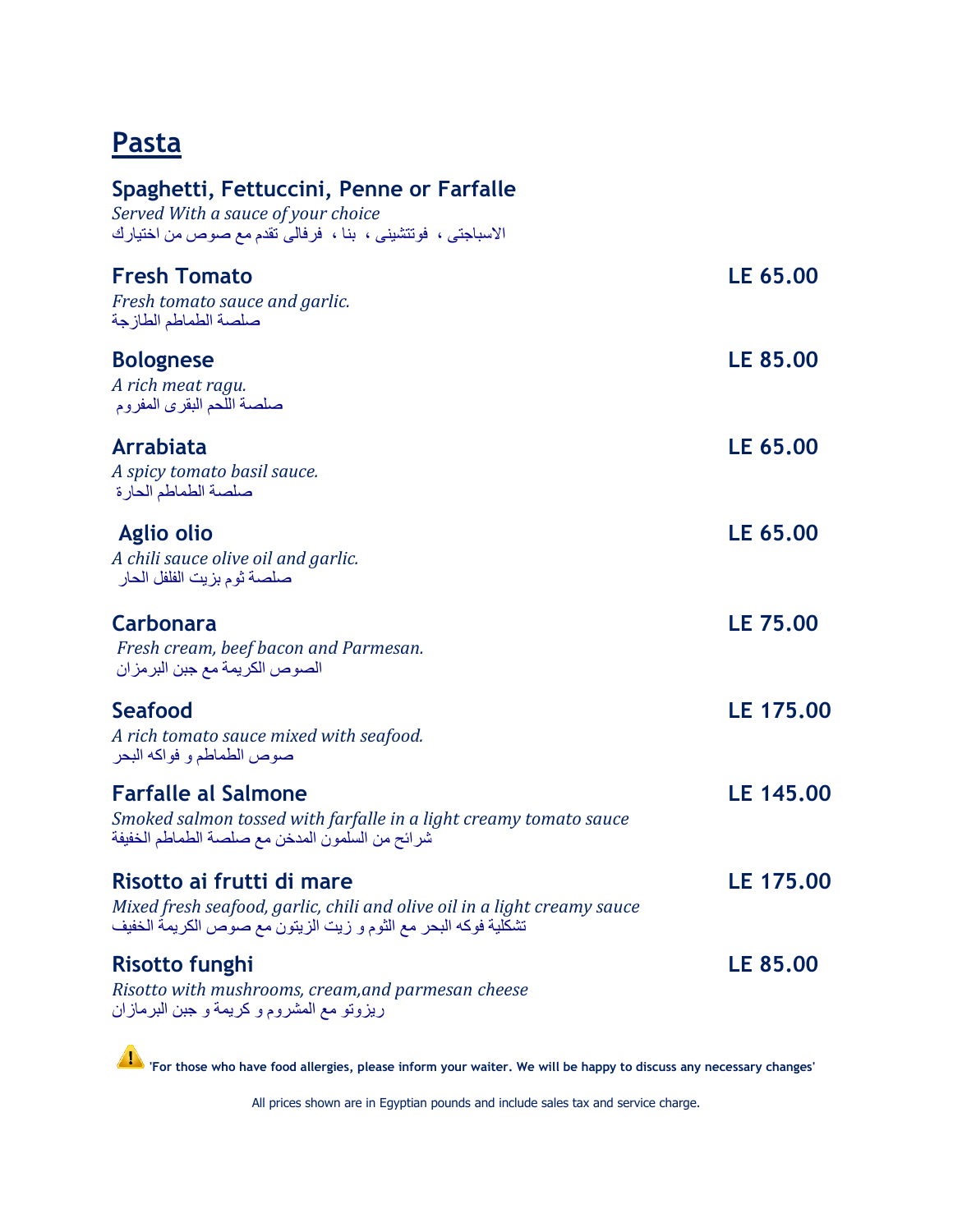# **Main Course Seafood**

### **Sea Bass Fillet LE 180.00**

*Grilled fillet of Sea Bass with lemon olive oil, presented with sayadieh rice* سمك السيباس الفيلية مع صوص الليمون و رز الصيادية

### **Salmon Fillet LE 250.00**

*Marinated and grilled salmon fillet served with white rice and sautéed vegetables with lemon olive oil* سمك السلمون الفيلية مع الرز االبيض و الخضروات

### **King Prawns LE 300.00**

*Marinated large shrimps, grilled and topped with herbed lemon sauce,or fried. Served with sayadieh rice and sautéed vegetable.* الجمبري الكبير المشوي مع صوص الليمون يقدم مع أرز الصيادية

### **Seafood Mixed Grill LE 280.00**

*Calamari, shrimp, Sea Bass fillet and mussels finished with lemon olive oil dressing. Served with sayadieh rice.* فواكه البحر كاليمارى جمبري سمك السيباس الفيلية مع صوص الليمون يقدم مع أرز الصيادية

# **Meat & Poultry**

### **Chicken Breast Moroccan Style LE 140.00**

*Breast of chicken marinated with chermoula,served with white rice and sautéed vegetable* صدور الفراخ على الطريقة المغربية تقدم مع االرز و الخضار سوتية

### **Fillet of Beef Tenderloin LE 220.00**

*A fillet of beef tenderloin, topped with mushrooms sauce, pepper sauce or café de paris. Served with rosti potatoes and seasonal vegetables.* فيليه اللحم البقرى المشوي مع صوص المشروم او الفلفل او زيدة الليمون مع بطاطس الروستى و الخضار

### **Grilled Lamb Chops LE 240.00**

*Grilled lamb chops topped with fresh rosemary sauce and served with sautéed vegetable.* ريش اللحم الضانى المشوي مع صوص الروزمارى و خضار سوتية

### **Mixed Grill LE 240.00**

*Grilled lamb chops, beef steak, chicken breast and kofta. Served with rosti potatoes And vegetables.* تشكيلة المشويات تقدم مع بطاس الروستى و الخضار

## **Latter Strips Zurich Style LE 180.00**

*With fresh mushrooms on cream sauce served with butter roesti* .اللحم البتلوعلى الطريقة السويسرية يقدم مع البطاطس الروستو

**'For those who have food allergies, please inform your waiter. We will be happy to discuss any necessary changes'**